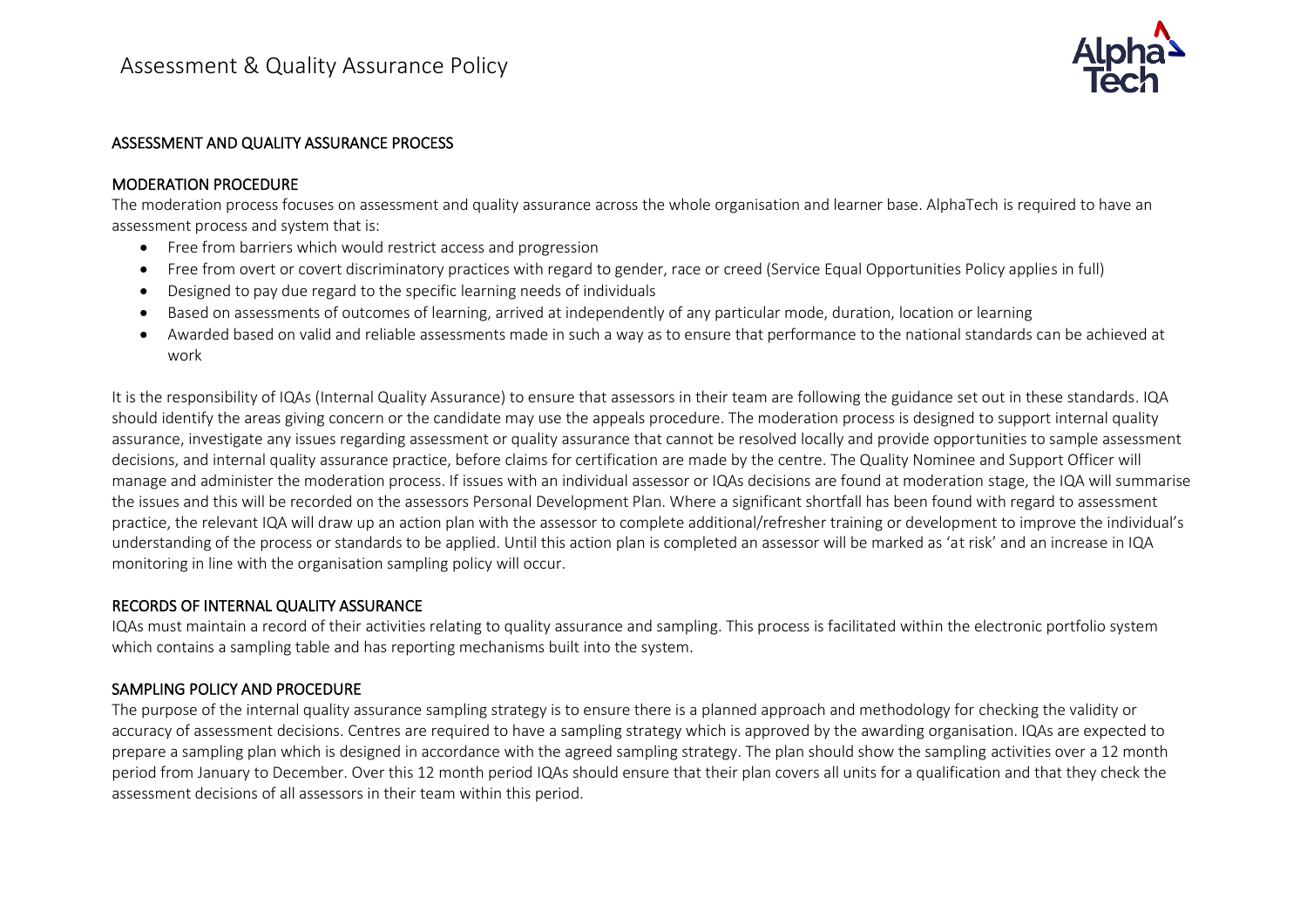

A key principle of the sampling strategy is that sampling must take place at both interim (formative) and summative stages of the delivery and assessment of the qualification. It is not acceptable to carry out 'end loaded' sampling or to focus solely on examination of completed documentation. Neither should sampling be a process of 'second assessing'. Instead, it must be focused on a 'risk management' approach.

The agreed centre sampling strategy states that internal verifiers will carry out 100% quality assurance of evidence, until such time as they are qualified and deemed to be experienced. Assessors are required to make judgements on all the evidence submitted for a unit and complete assessment decisions for all units for which they are responsible.

The higher level of sampling by IQAs is required under the following conditions:

- Where the IQA is not yet qualified
- Where the assessor is not yet qualified
- Where an IQA has not previously verified units assessed by the assessor

However, following consultation with the Quality Nominee it may be agreed that sampling of evidence can be reduced to 30% under the following conditions:

• Where the IQA is qualified and experienced and is verifying a qualified, experienced assessor

It is important to point out that the percentage figures regarding sampling are intended as guides. Where the strategy dictates 100% sampling; this means that the IQA must, as a minimum, check the assessment decisions of every assessed unit. This does not mean that the IQA must check every piece of evidence and every learning outcome and assessment criteria as this would result in second assessing. As well as checking assessment records and documentation the IQA should also be sampling all aspects of the assessment process, such as observing an assessment taking place, sitting in on an assessment planning or review meeting, observing the assessor giving feedback to a candidate or questioning the candidate, It is also good practice to align different processes as this will result in assessment and internal quality assurance practice that is cost effective and timely.

## CLAIMS FOR CERTIFICATION

AlphaTech is responsible for processing certification. Claims for completed units or full course completion will only be made once any assessment, internal quality assurance or moderation processes have been completed and there is confirmation that it is 'safe' to honour the claim. Replacement costs of any lost original certificates will be the sole responsibility of the candidate.

# CONTINUOUS PROFESSIONAL DEVELOPMENT

Continuous professional development (CPD) is the process by which all members of the assessment and internal quality assurance team keep up to date with current practice, develop their professional practice and progress into new roles. CPD helps individuals and teams stay interested in their work and motivated to take advantage of development opportunities. staff benefit from a wide range of training courses covering technical skills, management skills and specialist courses related to assessment and internal quality assurance of qualifications. Assessors and IQAs are responsible for ensuring that they maintain their professional practice in the occupational area they are assessing or quality assuring. They must in addition make sure that they are up to date with their